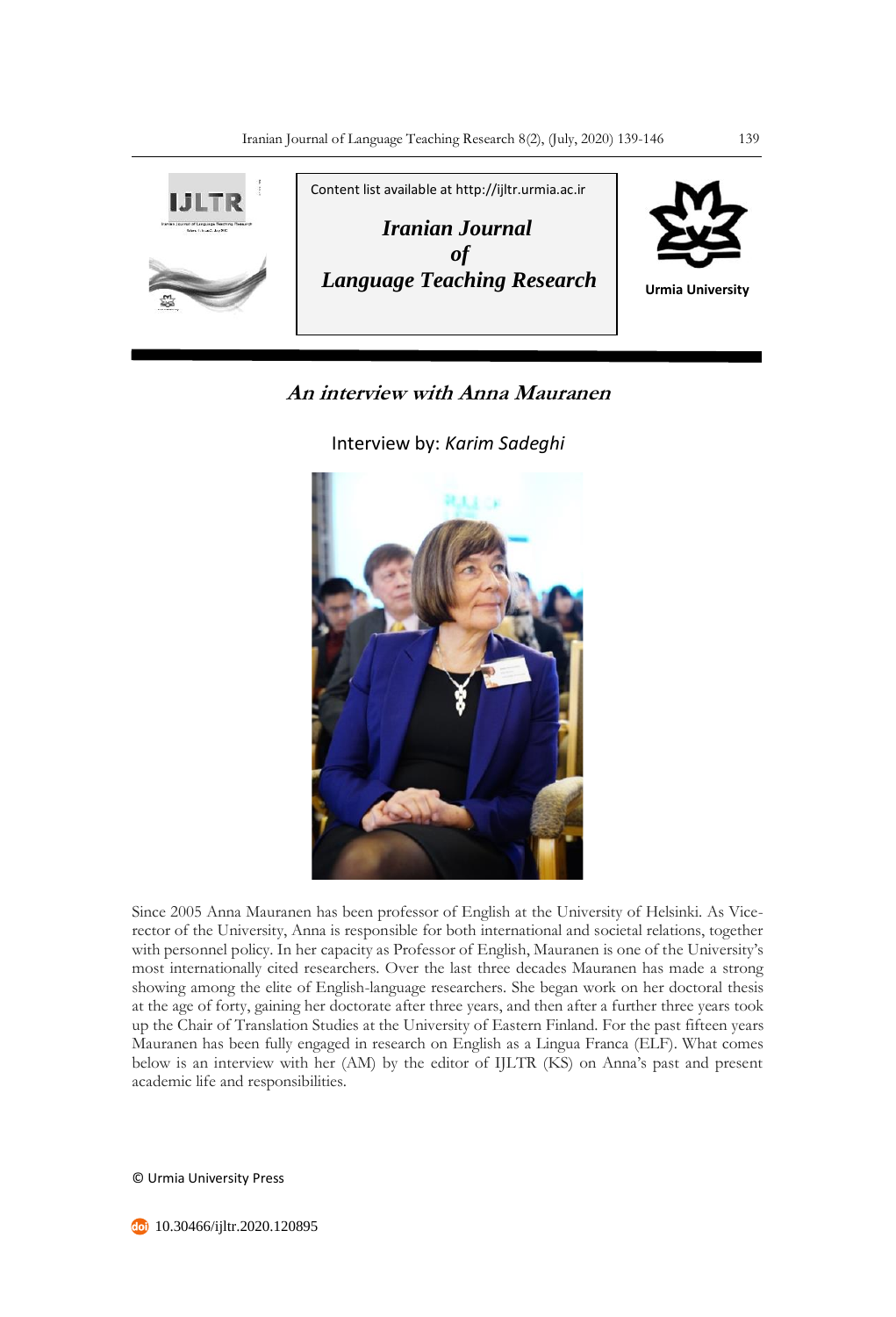## *KS: Thank you dear Prof. Mauranen for agreeing to talk with IJLTR editor. As an entry question, could you please briefly introduce yourself, highlighting your educational and academic background as well as your current position?*

AM: I am a professor of English, specifically contemporary English linguistics and applied linguistics, at the University of Helsinki. In principle I have retired, and work only part-time now for the university, where I run research projects, currently the most important ones focusing on language processing. I maintain research activity in English as a Lingua Franca as well. The rest of my time is largely spent on the Finnish Academy of Science and Letters, of which I'm currently the President, and various other activities in collaborating with other science academies, largely on an international scale. I'm also an editor of the journal Applied Linguistics. I did my Bachelor's and Master's degrees at the University of Helsinki. Finland maintains the Germanic tradition of including several subjects in their degrees, meaning that if you want to take a little initiative and effort, you can suit your degree to your interests. I did English, General Linguistics, and various behavioural and social sciences up to my Master's and then English Linguistics for my PhD at Birmingham, UK. This gave me a good grounding in many areas of study – or that's what I think now, looking back. Along the way it didn't seem so clear, I just followed my interests and intellectual passions.

*KS: You did a PhD in English Linguistics at the University of Birmingham in 1992 and started your career as an associate professor at University of Joensuu in 1994. Does this mean that your employment didn't include the assistant professorship stage? Also you have three Docentships in 2005 (Tampere University), 1999 (Joensuu University), and 1994 (Jyväskylä University). Could you please explain what these mean (as Docentship in some countries like Turkey refers to an associate professor rank).* 

AM: You're right – I never was an assistant professor. But I did hold a researcher position before my appointment to an associate professor, and also served a year as an acting associate professor at Tampere before being appointed to the University of Joensuu. Docentship in the Finnish system is essentially an honorary position, thus unpaid, a little like Reader in the UK. It acknowledges the fact that you not only have a PhD but also a sufficient number of other publications that in principle makes you eligible for a professorial position, somewhat like the German system of "Habilitation". Some people like to translate it as "adjunct professor", but I think it's potentially a baffling translation, since it needn't involve any teaching, let alone a salary. Why I have the title in so many universities is that I moved on from each, and accepted this title because in principle it also lets you supervise people or teach courses. In this way, I was able to finish supervising my students even if I had already moved to a new position. I'm sure this sounds outlandish to someone not familiar with the system, but it's a very old one.

# *KS: Your most recent project (2020-2023) funded by Swedish Cultural Foundation in Finland is 'Project SEGMENT'. Could you please elaborate on the nature of this project and what your research aims are? How do you compare this project with your earlier projects such as 'Chunking in language' or the 'Change'?*

AM: Project SEGMENT is about chunking up, or segmenting, spoken language while listening to it. Speech takes place so fast and disappears so quickly that humans need to process it very rapidly in order to keep pace as a continuous stream of new speech flows in and past. Our working memory capacity is limited both in terms of space (how much information it can hold at any point of time) and duration (how long it can retain what was just heard), so chunking it up into smaller processable segments as we listen is a fundamental way of coping with this task. We first investigated this in the project 'Chunking up language', and involved also cognitive scientists and neuroscientists. It was experimental work, and especially the brain research stage was very exciting. The first project tested the basic assumptions, which were laid down in the theoretical model I had developed with John Sinclair in *Linear Unit Grammar* (2006), and we obtained very encouraging results. As we only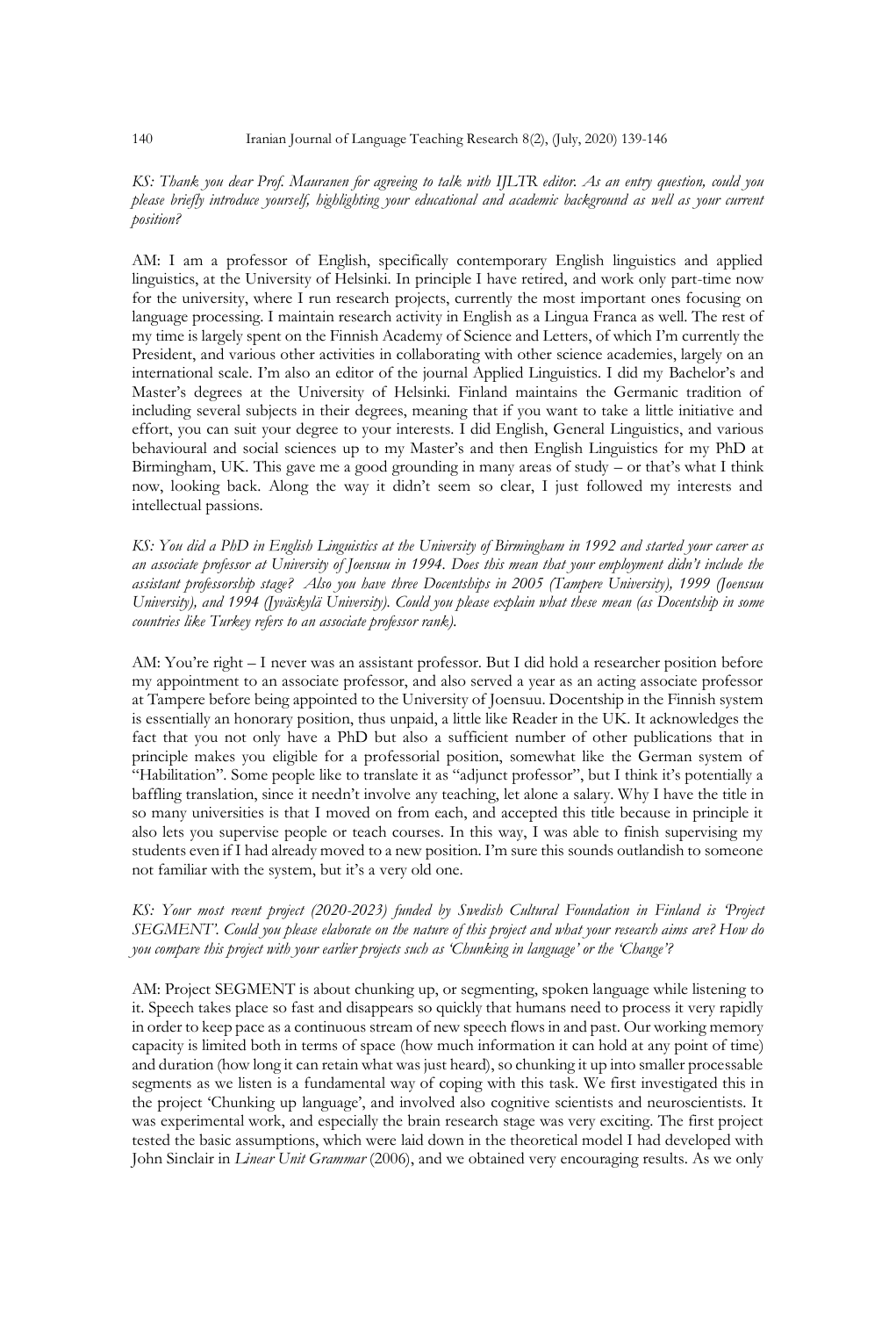used English in that project, SEGMENT continues along similar lines, but looks into typologically different languages, such as Swedish and Finnish. ChangE was differently focused, and dealt mainly with how English is changing, but we did start pilot experiments with chunking English as a Lingua Franca during that project with some of my PhD students at the time. I'm very excited about this research, just as I have been with all my earlier projects. But this is special in that it involves both novel theoretical development and experimental work, which I always wanted to lay my hands on, and which has been very new to me.

*KS: In addition to your academic roles as professor and research director, you have had management roles such as school dean and university vice-rector. How do you compare these academic and managerial roles and which ones do you find more challenging or more rewarding?* 

AM: They are very different roles, and without any doubt I find the academic role both more challenging and infinitely more rewarding. No question about it. I'm a researcher heart and soul, and the management and leadership roles have just come upon me as if by accident. Academia used to be a place where those who were power-hungry were kept at bay by their colleagues, and those reluctant to be drawn into management were dragged into it against their will. That's how it started with me. But I got used to it, and became curious about how these organisations actually work, and what happens when you shift perspectives first from a language department (what does the study of languages mean in this world? Which languages should we maintain, expand, contract, add?) to the Faculty level (what are the humanities all about?) then the Vice-President (what are high-ranking universities all about?). However, it all takes time, and it became quite a struggle to keep my research going while also playing a role in the university leadership. But I mustered all my tenacity and wouldn't give up my research whatever the cost (like loss of all free time), and now I'm so very happy I never did.

# *KS: One of the recent awards you received in 2017 is Doctor honoris causa from Norwegian Business School. Can you please provide more information on the nature of this award and who is entitled to receive it?*

AM: It's something granted to you – by invitation, so I have little insight into the precise process in Norway. But I know how it happens in my university: every few years there is a ceremony where among other things *honoris causa* doctorates are awarded to distinguished academics whose work is relevant to the university and who have played a role in the university, usually by active and significant collaboration with the university's own professors. I regard it as a very nice recognition and hold it in high esteem. It is also possible to award an honorary doctorate to a non-academic who has distinguished themselves in society in a way that is relevant to the university and has had a connection to it. This is less common, but also I think a nice gesture.

# *KS: You have had the positions of President of Finnish Association of Applied Linguistics, President of Finnish Society for the Study of English; and are currently President of Finnish Academy of Science and Letters. Could you please elaborate on your roles and duties as President in each category as well the process of being selected as President of these important national associations?*

AM: The Finnish Association of Applied Linguistics is a well-established learned society, which selects its president and board members in annual general meetings. In my time of office, they were not elected for a fixed term, but could be re-elected annually, but the mood was changing towards shorter periods. In the Finnish Society for the Study of English, the procedure was similar, election at a general meeting, but the rotation was more systematic; we each had our three years of presidency from one conference to the next, which we were responsible for organizing, after which the next president took over. Both of these are learned societies, which promote research in their own fields, organise conferences to bring scholars together, and the Finnish Applied Linguistics association is also very active in publishing research in its field. The Academy of Science and Letters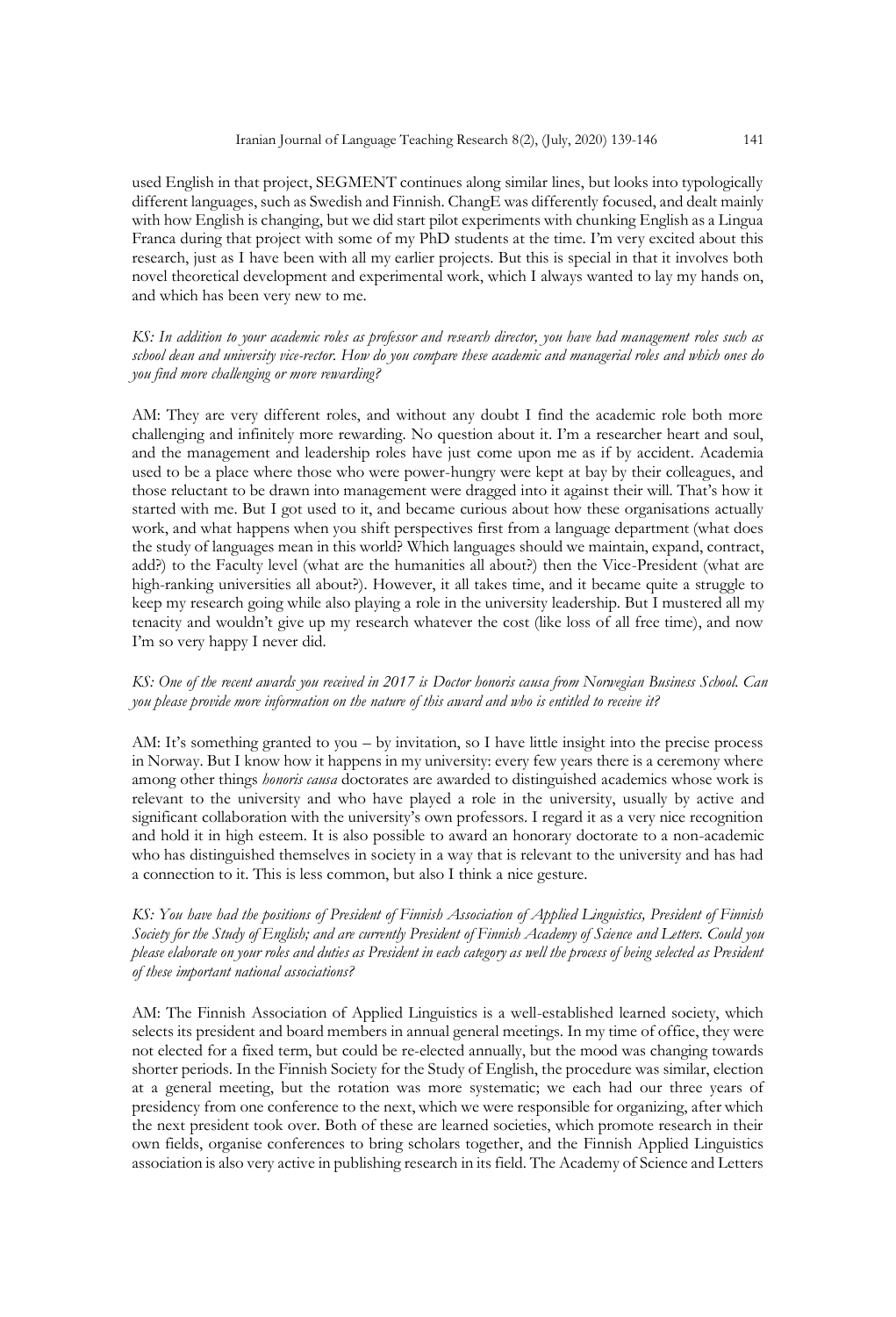is quite different. It is much older, more traditional, eminently respectable, covers all domains of science and scholarship, and members are invited, much like in the Royal Society and similar academies all over the world. Although the president and board are elected at annual general meetings, their rotation system is clearly stipulated in the rules. Thus, for example, vice-presidency effectively means that in two years' time you'll be the next president. The humanities and the natural sciences alternate in the presidency.

*KS: As for your publications, earlier in your career you seem to have an interest in teaching and testing issues as shown by your publications 'Teaching English abbreviated clauses', 'New directions in LSP testing' and 'Can gaps measure comprehension?' as well as the text books you have written on teaching reading and grammar; but as you move up in your career ladder, your publications take a more linguistics flavour and focus on English as a Lingua Franca, Language Change and Diversity as well as Academic Writing. Do you see this as a shift in your expertise after PhD or simply a change in interest? Which one of your publications do you like the best and why? And which one do you think have had more impact in the field?* 

AM: I originally thought that by studying English you become a teacher. I was also interested in behavioural sciences, originally even more than in English, since there was more theory in general psychology, for example, so the combination seemed to cater to my interests. But then I took a course in general linguistics, and a whole new world opened up for me: our young American lecturer told us that linguistics is there to answer the question "what is language?" I was thrilled, as for the very first time it dawned on me that there could be theories of language, and that you could see a grammar as a model of language rather than just a collection of norms and rules. From then on my perspective shifted: I saw English as an example of a language, so it acquired new interest value. With these newly discovered intellectual possibilities a PhD was a natural step, although getting to that stage took a while, because life interfered, and I only started my PhD when my third child was about eighteen months old. Of my publications I like my 2012 monograph *Exploring ELF*, and the book we wrote with John Sinclair (2006), *Linear Unit Grammar*. I think both have something very original to say. So far, I know my 1993 article on Metadiscourse in *ESPJ* has been very influential, and it seems my 2018 paper in *World Englishes* on ELF is getting lots of citations, too. The former was the first paper to look into a discourse phenomenon in a contrastive light, and although the topic and approach have become common enough, it was pioneering and influential. I like the latter, because it captures pretty succinctly what I think of ELF in relation to multilingualism and language learning.

# *KS: In addition to your books and articles (both in English and Finnish), you also have two dictionaries in Finnish. Could you please tell us what these dictionaries are about and whether they have been translated to English or other languages?*

AM: Oh, no, it's actually the other way around: these dictionaries are themselves translations, or rather adaptations. Both are bilingual versions of COBUILD dictionaries. They originated in my long-standing collaboration with my colleague and friend John Sinclair. COBUILD dictionaries were his creation, and at some point he wanted to have one of the student's dictionaries turned into bilingual versions in all European languages. So he persuaded me to take on the Finnish version, and as I was working in a Translation Studies department at the time (my first professorship), I found colleagues and students to collaborate with. Later I also did a similar version of a CUBUILD idiom dictionary – I can't remember how that started, but it must have been John's idea, too.

*KS: You have served on the editorial board of some well known international journals such as European Journal of Applied Linguistics; Nordic Journal of English Studies; TESOL Quarterly; International Journal of Corpus Linguistics; Studies in Corpus Linguistics; Languages in Contrast; English for Specific Purposes and the journals that I edit: IJLTR and RiLE. In addition to these you are currently the co-editor of a flagship journal in the field:*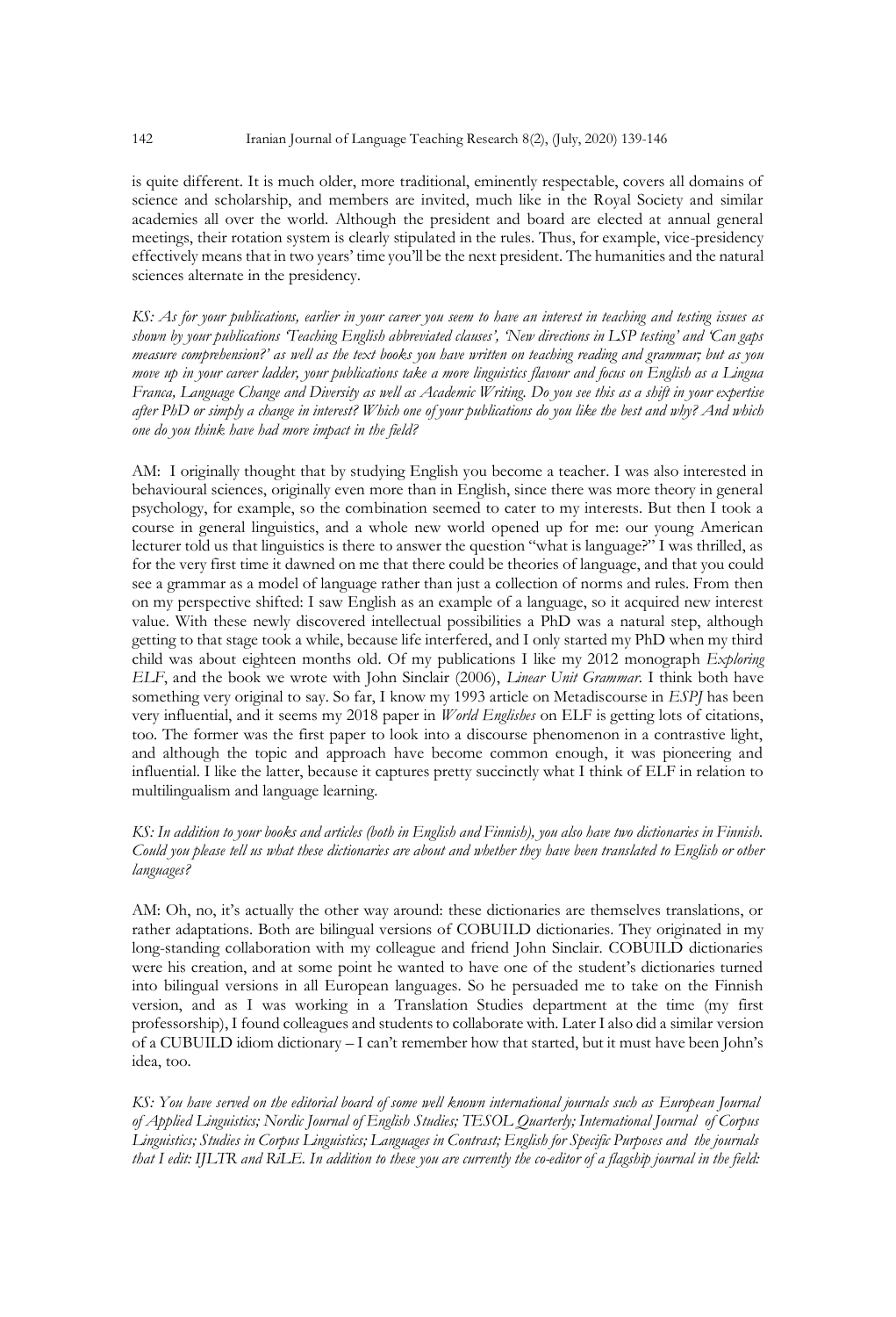# *Applied Linguistics. The remining questions will be devoted to your role as co-editor of AL. Given that your PhD*  was in English Linguistics which is more theoretical in nature, how do you find editing a journal which has a more *practical or applied orientation?*

AM: I have this dual interest in behaviour and linguistics, and applied linguistics is a vast field these days. Anything that relates language and social or 'real-world' concerns can be seen as applied linguistics, and some of the research is quite theoretical, too. I'm very proud of the journal, because it covers such a huge area and attracts many excellent papers. It is a challenge, but also makes it dynamic. It is also a global journal, and I'm aware that different questions interest people in different parts of the world. This soon transpires when you look at the submissions. In some countries people treat applied linguistics as if it was only concerned with language learning and teaching, while in others, issues of language policies, ideologies, language rights and equality, translation, or multilingualism seem to be at least equally important. I also seriously believe that applied concerns feed ideas into theoretical thinking. An eye-opening example for me was Sinclair's early work on the COBUILD dictionary: he wanted to solve a practical problem of compiling a dictionary with the help of a newly available technology, the computer, and a large database of authentic language. What he discovered in the process was surprising patterning in language that was not really visible before computer corpora. Thus, theory and practice inform each other.

*KS: Could you talk about the process of being selected/appointed as the co-editor of this prestigious journal? What are some of the challenges and the benefits of editing a top-tier periodical like AL? Do you remember any nice or bad memories (of for example authors persisting to get an acceptance despite their rejected paper)?* 

AM: About the process of being appointed I know little, because it is the publisher that decides, although editors can make suggestions about the next editor. The challenge in a high-level journal is the large number of submissions, and in a journal with a broad scope it is maintaining a balance between different domains of interest. It is also both a challenge and an advantage to try to be open to new developments in the field. One of the real benefits is seeing the field take shape and change, new questions emerging, and new perspectives on old questions. Sometimes really interesting submissions come in, which influence your own thinking, and that's very rewarding. Other pleasant memories come from positive exchanges with authors who feel they've benefited from the editor's comments and questions. Less pleasant memories arise when, as you suggested, authors feel wronged or get angry and aggressive because you reject their contributions. I suppose that's something editorship has in common with university management and leadership: people can be such a delight to work with, or they can be demanding and aggressive, making them difficult from your perspective. At the same time, clearly from their perspective it's you who are difficult, and you just have to live with that if you cannot amend it.

#### *KS: What are an editor's main duties? What difference is there between being a co-editor and an associate editor and how do you share editorial tasks with your co-editor?*

AM: Editors basically deal with manuscript submissions and decide whether they are to be turned down out of hand or sent out for review, then find suitable reviewers, and if the reviews are reasonably positive, make their own comments on the manuscript, then check if they and the reviewers think revisions have made it publishable, and either accept or reject papers after one revision, or ask for more revisions. After a couple of rounds papers ought to have improved sufficiently for publication or they will be rejected.

In Applied Linguistics we have no assistant editors or editors in chief, only two co-editors. With my co-editors we've often talked about editorial policies and individual submissions as well as editorial board member selections. We also plan and prepare editorial board meetings, and swap notes and consult each other on difficult cases.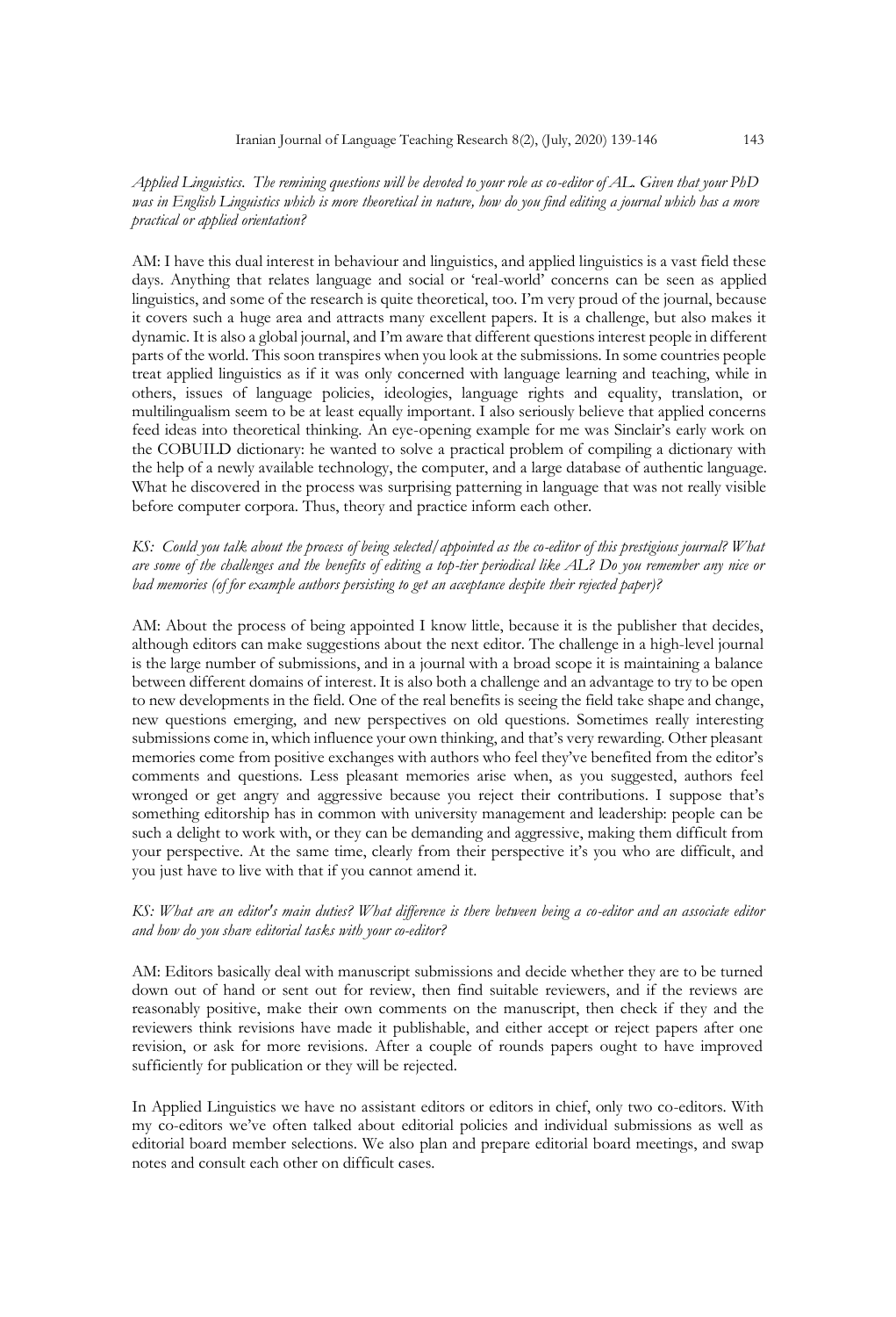### *KS: Who decides on the Journal policies as well as its aims and scope? How are editorial board members selected? What are the roles and duties of editorial board members?*

AM: Essentially the general policy, aims and scope of a journal are joint decisions between the publisher and the editors, and these live and change with times. The field moves on, even though some themes tend to stay. Editorial board members are invited after consultation with the editors and the publisher, and we invite suggestions from our various contacts, too. Editorial board members are expected to help out with reviewing papers, and offer their expertise when submitted manuscripts fall outside editors' domains of expertise. It is important that the editorial board members represent the field and different regions as widely as possible, because it cannot all be covered by two co-authors.

*KS: Could you briefly explain what happens after a paper is submitted for publication? Does it go through initial screening, for example, for scope and style fit, etc.; and who does this? Does the journal screen the paper for potential plagiarism and breach of ethical issues? If so, how is this done? How many papers do you receive and process each month on average?*

AM: The very first screening for formal and technical properties (appropriate length, form, basic style, general topic area, etc) and plagiarism is done by the editorial office. The more content-related work falls upon the editors. Ethical issues can arise at either stage. In these cases, we usually consult ethical codes and discuss these among the editorial team, and occasionally, though rarely, lawyers need to be consulted, too. The number of submissions we receive varies throughout the year, but annually we tend to receive between four and five hundred.

*KS: How are reviewers selected? What instructions do they receive for reviewing? What percentage of papers is sent out for external review? What percentage of papers is accepted for publication? Are any papers accepted for publication without being sent out for external review? Why are review reports so divergent sometimes, with one reviewer recommending publication and another rejection? What do you do when you receive such contradictory reports?* 

AM: Reviewers are selected based on their special expertise in the topic area of the manuscript. Applied Linguistics normally invites three reviews for each paper, and I try to look at different aspects of the manuscript in reviewer selection, so that for example methodology would be covered, and the approach and framework, in addition to the topic area. Reviewers get instructions to look at the scientific quality of the manuscript on various dimensions, and its suitability for the journal. We probably send between a fifth and a quarter of the papers for external review, and publish less than 10% of all submissions. Basically you can accept papers without review, but that is extremely rare. I don't think I've accepted a single one without review. Different reviewers think differently on papers, and although it may be baffling for the author, it also reflects the way the paper is likely to be received in the field: not everyone thinks the same. If there is a major discrepancy between the reviewers, I re-read the paper with particular care before making up my own mind about it. If one reviewer recommends rejection, I'm likely to reject the paper, but not always, because the reviewer may just be hostile to the general approach, or not give very good reasons for rejection.

# *KS: Who makes final decisions as to accept or reject a reviewed paper? Sometimes reviewers recommend revision but the editor rejects the paper (and the reverse may also be true). Are there any reasons for this? Can authors appeal against editor's decisions, and if yes, are these taken seriously and attended to?*

AM: The editor always makes the final decision. Editors have their own policies and conceptions about what is a good quality paper, and what might be of interest to a worldwide audience, or what is novel and can move the field forward. Sometimes editors go against reviews for these reasons. For instance, I have found some papers interesting and innovative, but reviewers can be more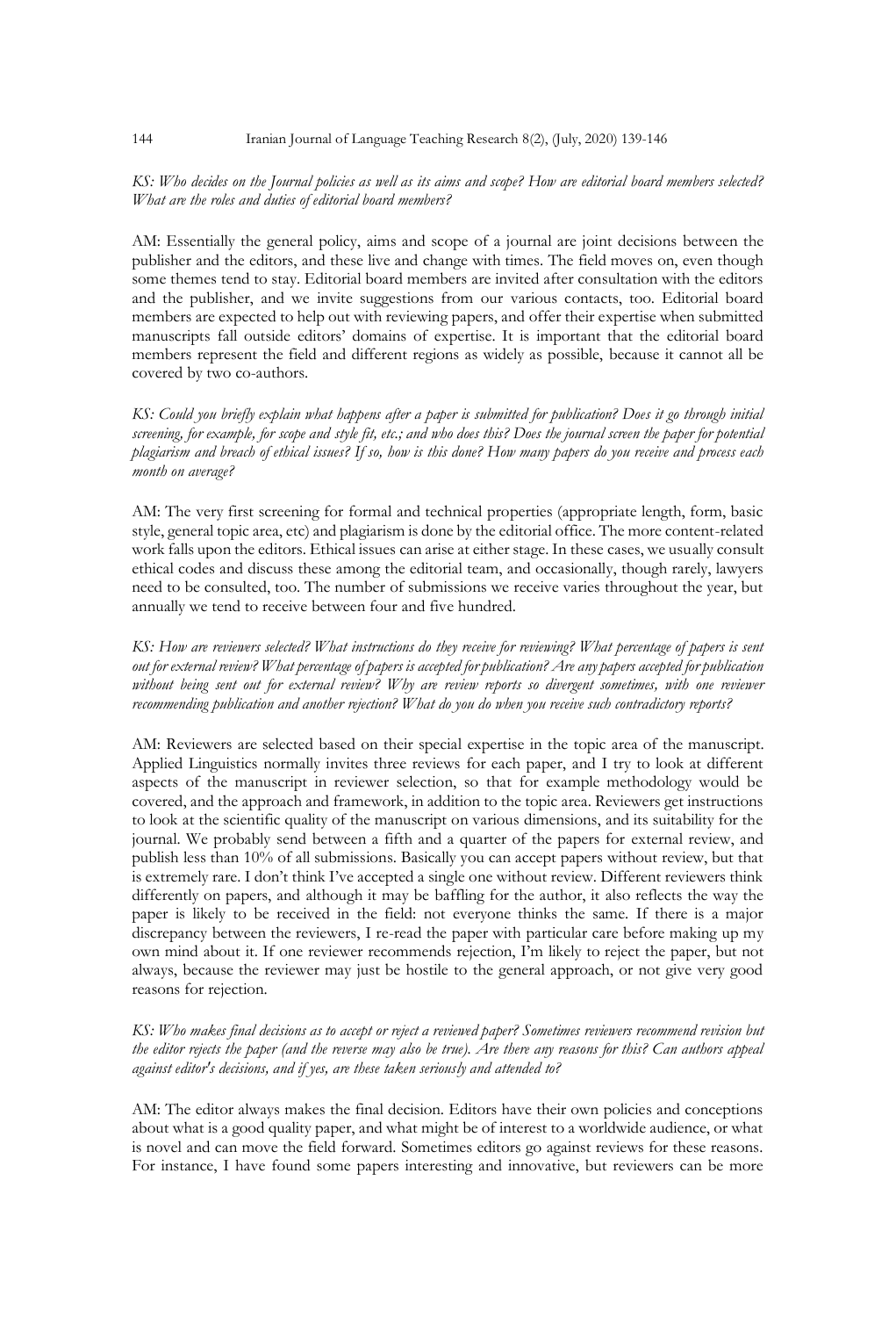conservative and think that it is strange and not really within our field. There is no appeal, really. Every now and then authors protest, but it rarely leads to a change of mind. If they just vent their anger, I don't always even bother to reply, but if they present arguments against my judgment, I do, and engage in discussion. I do not see much point in appealing against editor's decisions – there are so many journals in the field, in any academic field for that matter, that it's much better to try another journal rather than bang your head against the wall of one.

*KS: Which one of the following affect an editor's decision at different stages of processing the paper (from sending it out for review to a final accept/reject decision): a professional cover letter; authors' names and affiliations; authors' geographic origin; authors' academic qualifications; paper having single or multiple authors; authors' citation from your journal; study's novelty and significance of contributions; design of the study; standard of language? Any other important criteria not named here?*

AM: Above all, the paper itself: the novelty, quality of the design and methods, interesting findings (and it's worth bearing in mind that zero findings contradicting established 'truths' can be very interesting, if the study is solid). Our journal does not have to be cited, but it is important that the submission must be relevant to recent discussion in the journal, or start an entirely novel (though relevant) thread of discussion. I get a few submissions relating to a topic much debated and investigated a decade or two ago without the authors apparently realising that the field has moved on and the questions are no longer relevant. The geographic origin can matter, too: not of the author but of the data and study. I'm keen to get papers from all over the world, so tend to look favourably at submissions from regions that tend to be less well covered. However, if they simply use mainstream Anglo-American frameworks and premises and just run a similar study in their location it's not all that interesting. The interest value of rarer locations lies their special features, something that we ought to know in other parts of the world. I think contextualisation is important and of wide interest. Language must be clear and effective, but not necessarily Standard English. This is an international journal, the majority of the readership will not have Standard English backgrounds, and little glitches can be put right at the copyediting stage.

### *KS: Some authors think journal policies are not transparent enough and there are some 'hidden' policies that some journals follow or that editors employ their personal preferences in accepting/rejecting papers. Do you also follow similar unwritten principles?*

AM: Journals have general policies, and while these try to be transparent, it is impossible to list every detail, and this would also mean that editors wouldn't be able to exercise their own judgment. I know in certain science fields there have been moves towards editors who are managers rather than experts in the field, and come from outside. The argument is that they don't have personal preferences or biases because they're not experts. Their job is to send all technically acceptable submissions for review and trust the reviewers. This may be unbiased on the part of the editor, but not transparent at all, because it just pushes the responsibility entirely to reviewers, who may exercise whatever prejudices or preferences they may have. I prefer the practice of specialist editors. But your question made me think that it might be a good idea if journals gave more publicity to their editors so that each of them made statements about their editorial policy. Now they're simply names, and kind of hidden from sight.

#### *KS: Are you happy with being an (applied) linguist and the editor of AL? If you were given a second chance to select your career, would you choose to be an (applied) linguist (and an editor) again? Why?*

AM: Well, I'm happy to do my bit in applied linguistics, because that was an early interest, I have a lot of relevant background, and the field is broad enough to fit happily in. Whether I actually *am* an applied linguist is another matter. I don't think it's my primary identity. This is a temporary post (Applied Linguistics has 5-year editorial rotation, and I'm on a slight extension now), and I've